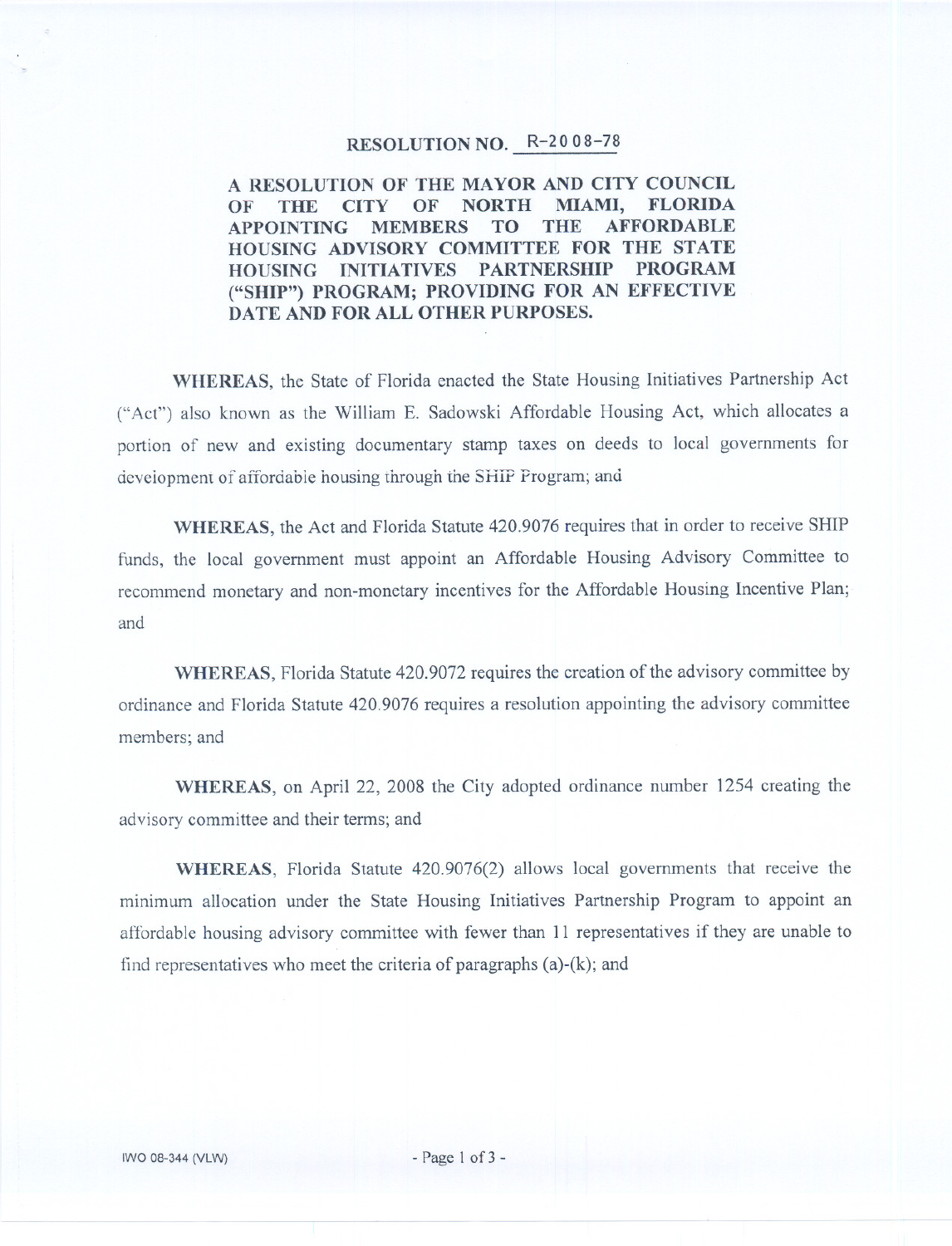WHEREAS, the City of North Miami receives the minimum allocation and is authorized to have fewer than eleven (11) members if deemed necessary; and

WHEREAS, the Mayor and Council is unable to find representatives in the community who meet all the criteria of paragraphs (a)-(k) of the Florida Statutes.

## NOW THEREFORE, BE IT RESOLVED BY THE MAYOR AND CITY COUNCIL OF THE CITY OF NORTH MIAMI, THAT:

Section 1. Appointment to Affordable Housing Advisory Committee. The following individuals are appointed as members of the Affordable Housing Advisory Committee for the State Housing Initiatives Partnership Program:

| <b>Sidney Charles</b>                            |  |  |  |  |
|--------------------------------------------------|--|--|--|--|
|                                                  |  |  |  |  |
| <b>Residential Home Builder</b>                  |  |  |  |  |
| Douglas Hind Marsh                               |  |  |  |  |
| <b>Mortgage Banker</b>                           |  |  |  |  |
| Carmen River-Spelorzi                            |  |  |  |  |
| Representative of labor engaged in home building |  |  |  |  |
| Michael McDermaid                                |  |  |  |  |
| <b>Advocate for Low Income Persons</b>           |  |  |  |  |
| Linda Julien                                     |  |  |  |  |
| <b>For-profit Affordable Housing Provider</b>    |  |  |  |  |
| <b>Bennie Trinidad</b>                           |  |  |  |  |
| <b>Non-profit Affordable Housing Provider</b>    |  |  |  |  |
| Jean Castor                                      |  |  |  |  |
| <b>Real Estate Professional</b>                  |  |  |  |  |
| <b>Bill Succop</b>                               |  |  |  |  |
| <b>Local Planning Agency Member</b>              |  |  |  |  |
| <b>Charles Ernst</b>                             |  |  |  |  |
| <b>Local Citizen</b>                             |  |  |  |  |
| Jesus Ramon                                      |  |  |  |  |
| <b>Represents Employers</b>                      |  |  |  |  |
| Kevin Seifried                                   |  |  |  |  |
| <b>Represents Essential Service Personnel</b>    |  |  |  |  |

Section 2. Term Limits. The term of office will be consistent with that as set forth in Ordinance No. 1254 adopted on April 22, 2008.